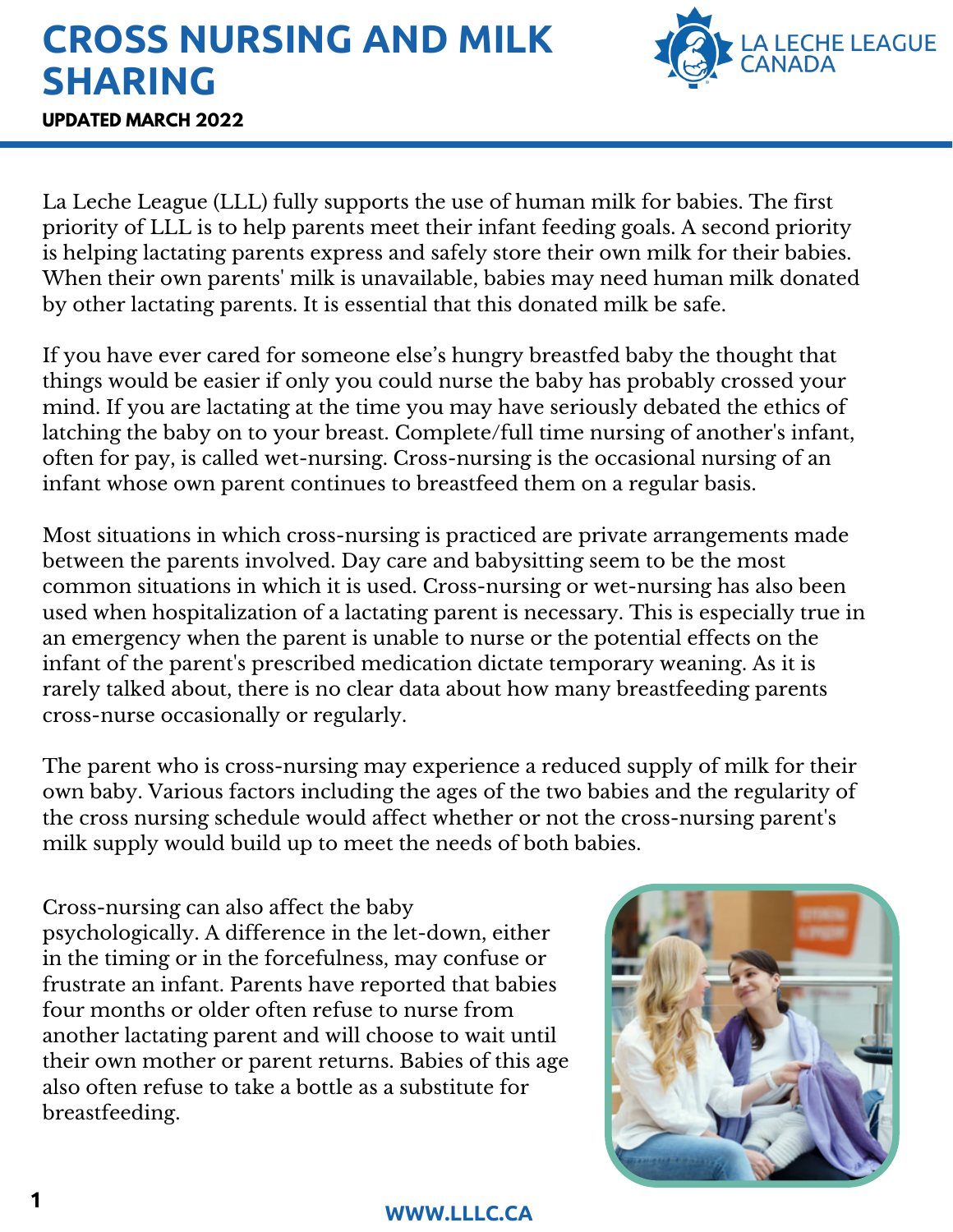

As an international organization, LLLI is aware that many mothers and parents in many cultures have informally shared their breastmilk and wet-nursed among family members and trusted friends. LLLI also recognizes that in times of severe maternal illness or death and natural disasters, sharing milk has been lifesaving for infants. When a parent contacts a Leader seeking information about using donated human milk a Leader will suggest they dialogue with an appropriate, licensed health care provider and contact a licensed human milk bank or other regulated and medically supervised human milk collection centre. There are currently four human milk banks in Canada operating in Calgary, Montreal, Toronto, and Vancouver. These milk banks abide by strict operating procedures, which include donor screening, medical supervision, bacteriological testing, pasteurisation, storage, and distribution. Due to limited supply the donated human milk available from the milk banks in Canada is only available by prescription to babies who meet strict criteria.

Lactating parents who donate to milk banks are screened carefully using the following criteria:

- they should be healthy, well-nourished and taking no medication.
- they should be screened for tuberculosis, syphilis, hepatitis-associated antigen, cytomegalovirus, herpes virus, HIV and other infectious agents.
- they should not smoke, drink alcohol, or consume large amounts of caffeinated or artificially-sweetened beverages.
- their own infants should be healthy, gaining well and free of all infections.

La Leche League does not suggest or recommend informal milk-donation/sharing arrangements, including wet-nursing or cross-nursing. La Leche League's role is to provide information about the risks and benefits if questions arise about informal milk sharing so that an informed decision can be made.

The benefits of donor human milk include, but are not limited to: optimal nutrition, easy digestibility, and immunologic protection.



## **<sup>2</sup> WWW.LLLC.CA**